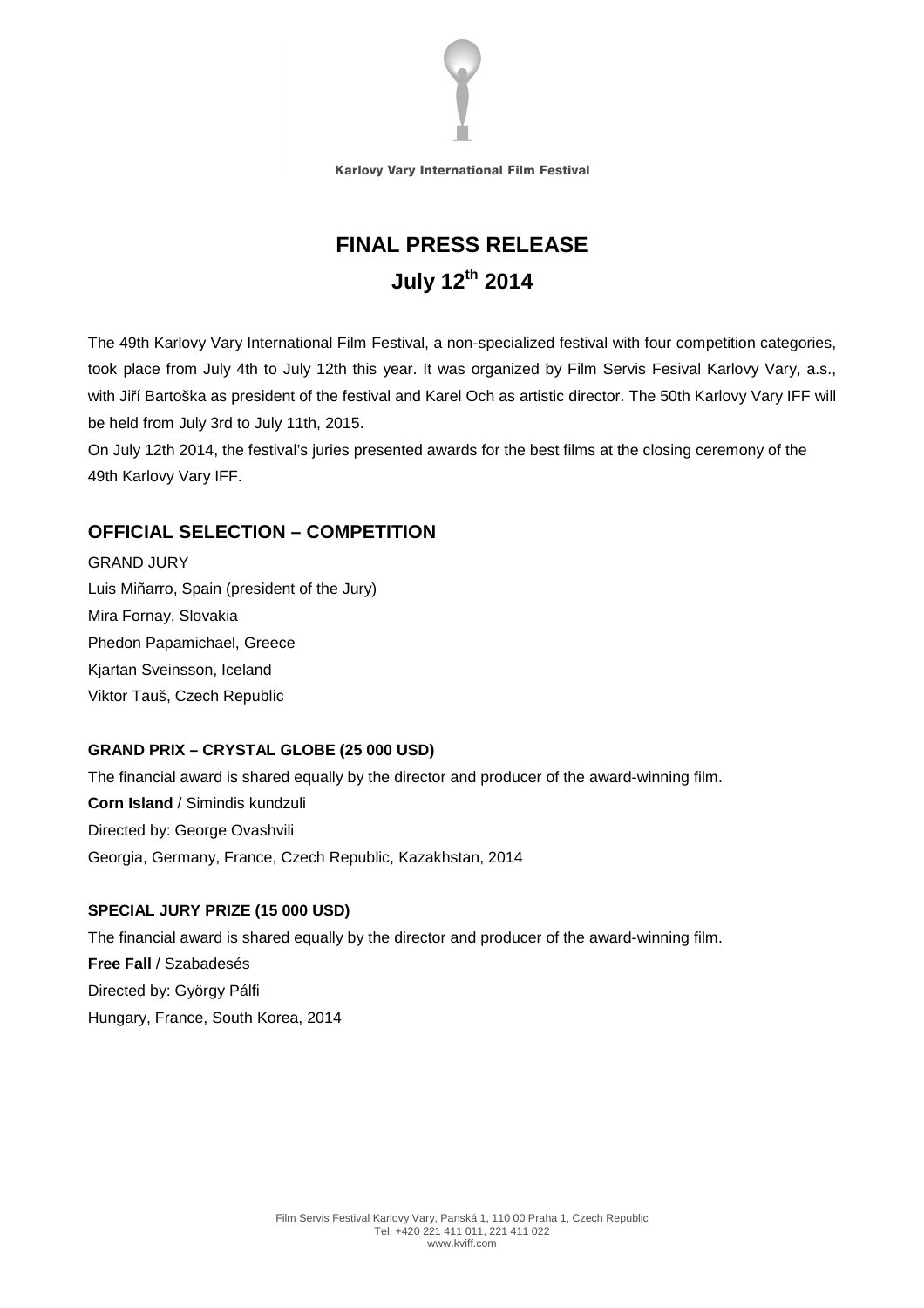

#### **BEST DIRECTOR AWARD**

**György Pálfi**  for the film **Free Fall** / Szabadesés Hungary, France, South Korea, 2014

### **BEST ACTRESS AWARD**

**Elle Fanning**  for her role in the film **Low Down**  Directed by: Jeff Preiss USA, 2014

#### **BEST ACTOR AWARD**

**Nahuel Pérez Biscayart**  for his role in the film **All Yours** / Je suis à toi Directed by: David Lambert Belgium, Canada, 2014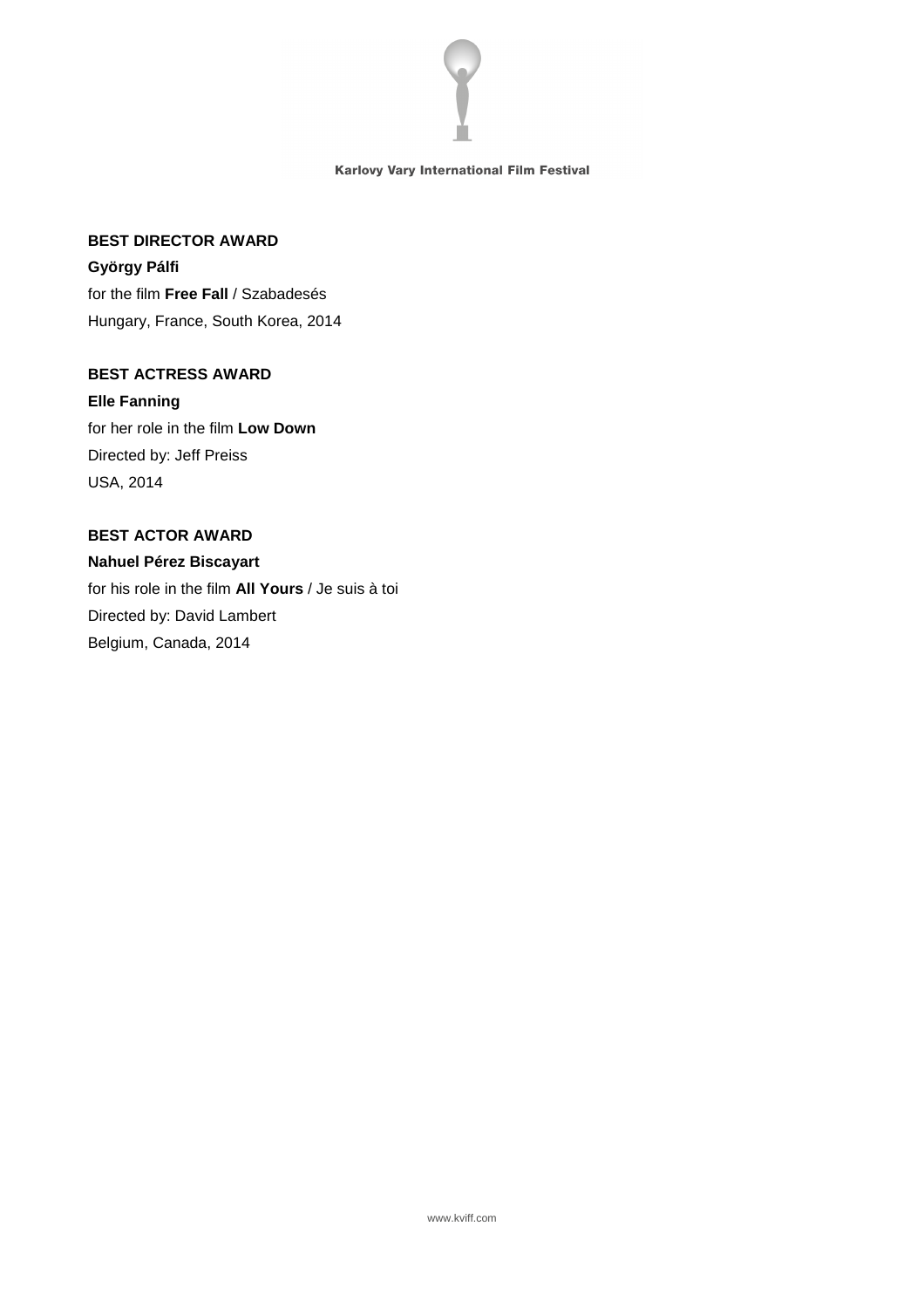

#### **EAST OF THE WEST – COMPETITION**

EAST OF THE WEST JURY Ahmet Boyacıoğlu, Turkey (chairman of the Jury) Ivana Ivišić, Croatia Levan Koguashvili, Russia Amanda Livanou, Greece Tomasz Wasilewski, Poland

#### **EAST OF THE WEST AWARD (20 000 USD)**

The financial award is shared equally by the director and producer of the award-winning film. **Corrections Class** / Klass korrektsii Directed by: Ivan I. Tverdovsky Russia, Germany, 2014

#### **SPECIAL MENTION**

**Barbarians** / Varvari Directed by: Ivan Ikić Serbia, Montenegro, Slovenia, 2014

# **DOCUMENTARY FILMS – COMPETITION**

DOCUMENTARY FILMS JURY Philippa Kowarsky, Israel (chairwoman of the Jury) Oskar Alegria, Spain Tomáš Bojar, Czech Republic

#### **BEST DOCUMENTARY FILM OVER 60 MINUTES (5 000 USD)**

**Waiting for August**  Directed by: Teodora Ana Mihai Belgium, 2014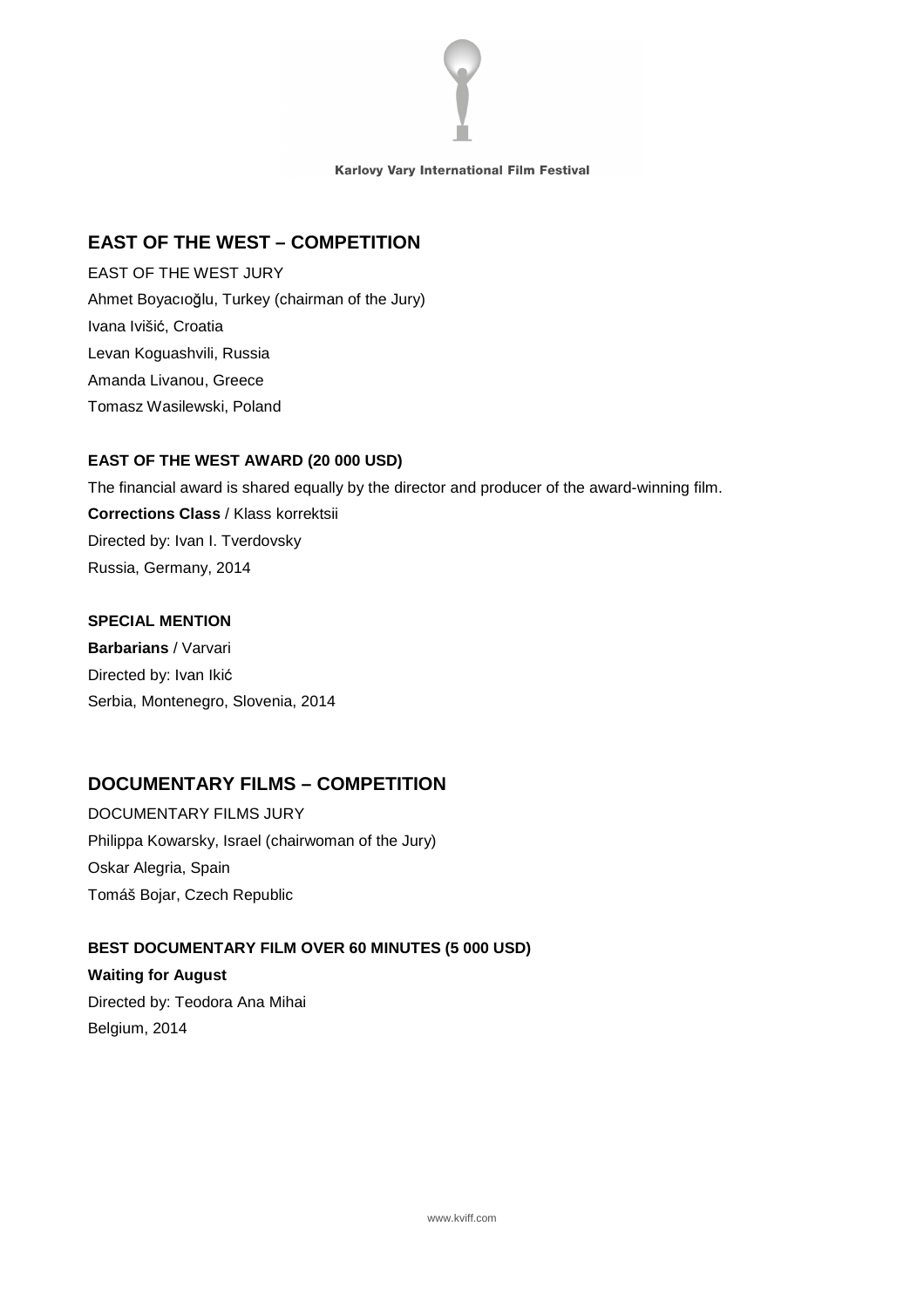

#### **SPECIAL MENTION**

**Steadiness** / Sitzfleisch Directed by: Lisa Weber Austria, 2014

**BEST DOCUMENTARY UNDER 30 MINUTES (5 000 USD) Autofocus**  Directed by: Boris Poljak Croatia, 2013

#### **SPECIAL MENTION**

**The Queen** / La reina Directed by: Manuel Abramovich Argentina, 2013

# **FORUM OF INDEPENDENTS – COMPETITION**

FORUM OF INDEPENDENTS JURY Clare Crean, Great Britain Chad Hartigan, USA Michael Málek, Czech Republic

## **FORUM OF INDEPENDENTS AWARD**

The winning film will be purchased by Czech Television for the flat fee of 5000 EUR. **Anywhere Else** / Anderswo Directed by: Ester Amrami Germany, 2014

## **AUDIENCE AWARD**

**The Magic Voice of a Rebel** / Magický hlas rebelky Directed by: Olga Sommerová Czech Republic, 2014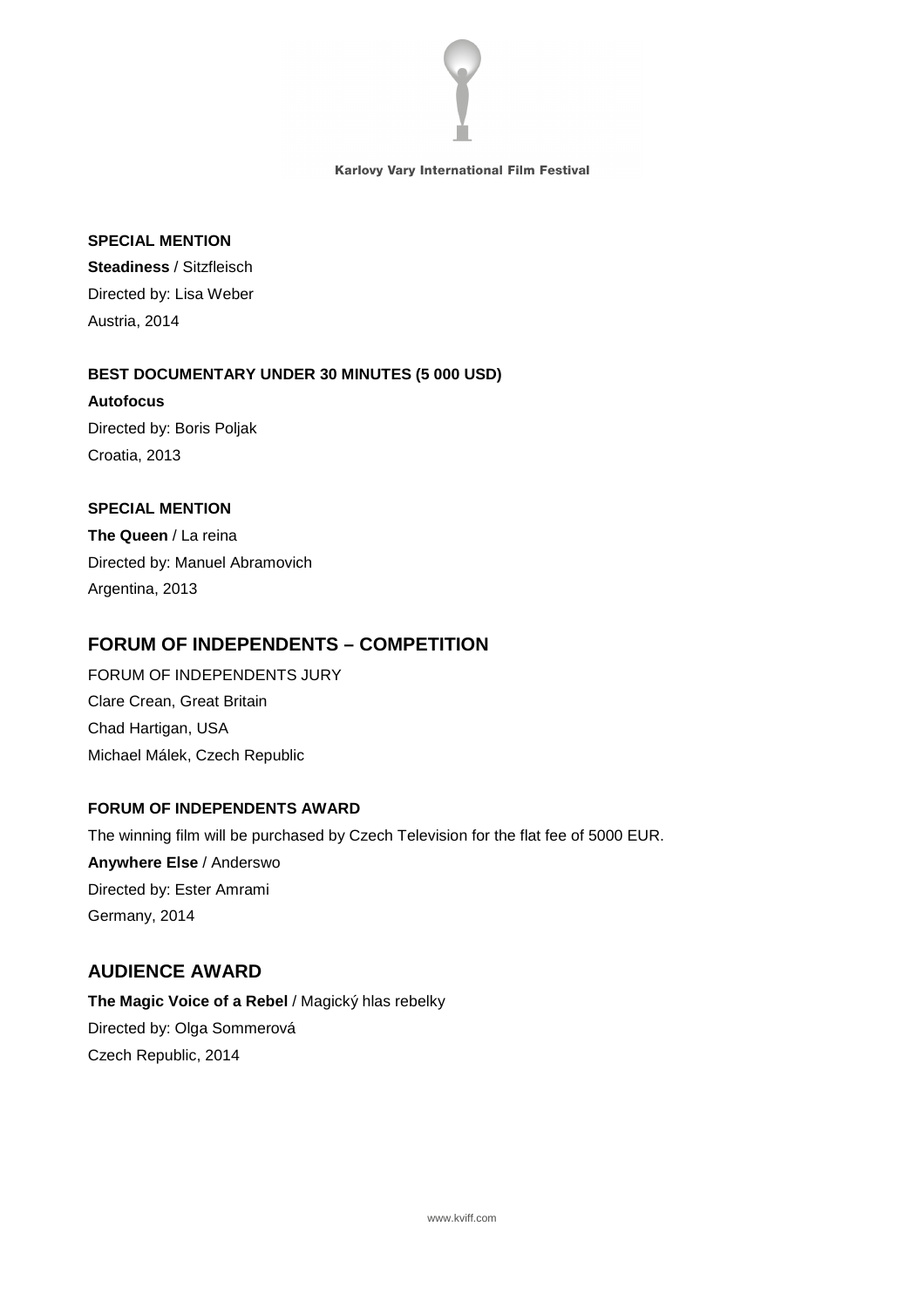

# **CRYSTAL GLOBE FOR OUTSTANDING ARTISTIC CONTRIBUTION TO WORLD CINEMA**

**Mel Gibson,** USA **William Friedkin,** USA

# **FESTIVAL PRESIDENT'S AWARD FOR CONTRIBUTION TO CZECH**

#### **CINEMATOGRAPHY**

**Zden**ě**k Sv**ě**rák**, Czech Republic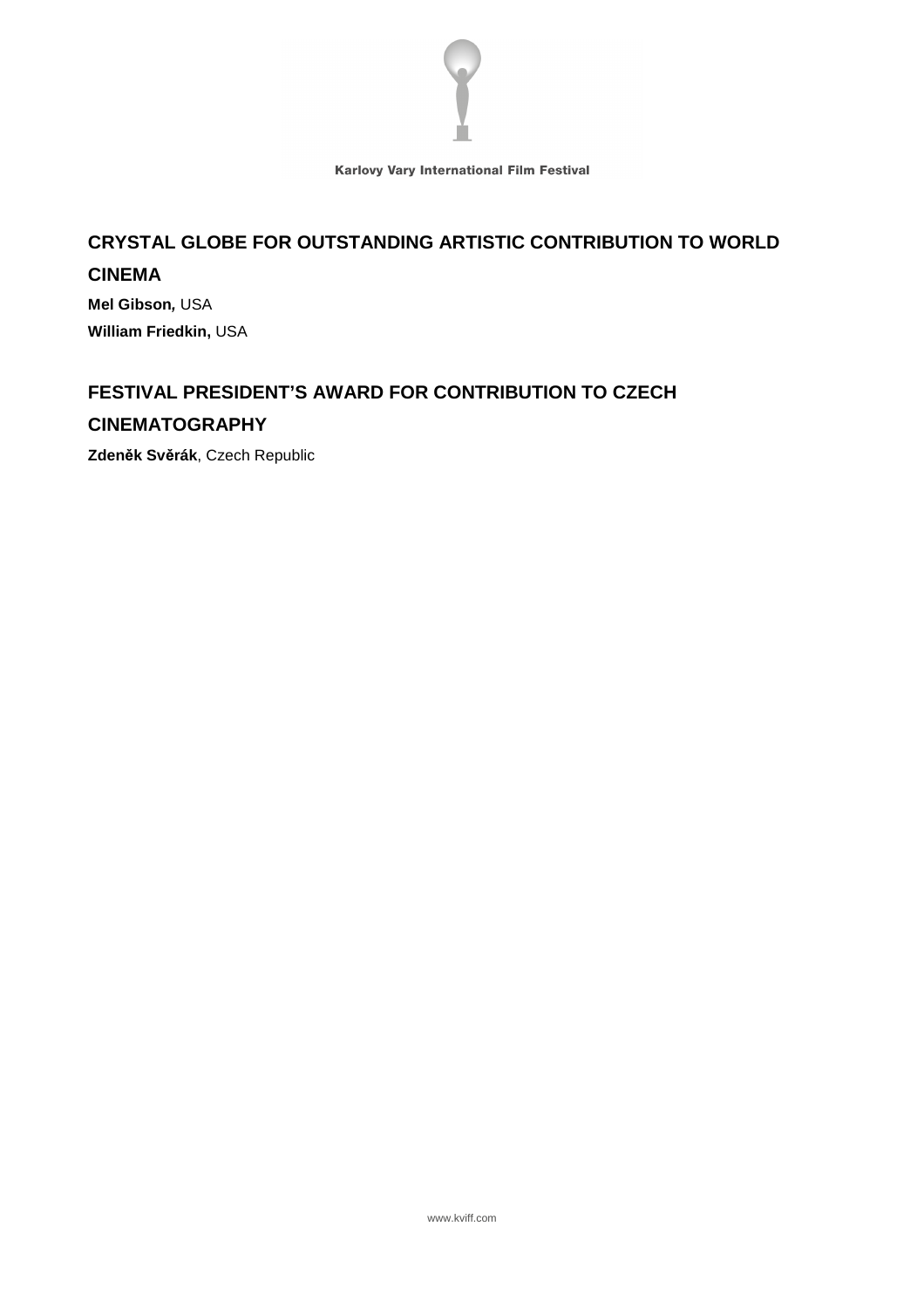

#### **NON-STATUTORY AWARDS**

#### **AWARD OF INTERNATIONAL FILM CRITICS (FIPRESCI)**

Awarded by The International Federation of Film Critics (FIPRESCI).

# **Rocks in My Pockets**  Directed by: Signe Baumane USA, Latvia, 2014

#### FIPRESCI JURY

Cerise Howard, Australia Viliam Jablonický, Slovakia Darina Křivánková, Czech Republic Marita Nyrhinen, Finland Yael Shuv, Israel

#### **THE ECUMENICAL JURY AWARD**

**Corn Island** / Simindis kundzuli Directed by: George Ovashvili Georgia, Germany, France, Czech Republic, Kazakhstan, 2014

#### **SPECIAL MENTION**

**Rocks in My Pockets**  Directed by: Signe Baumane USA, Latvia, 2014

# THE ECUMENICAL JURY Brigitte Affolter, Switzerland Lukáš Jirsa, Czech Republic Joel Ruml, Czech Republic Blandine Salles, France

#### **FEDEORA AWARD**

Awarded by the Federation of Film Critics of Europe and The Mediterranean (FEDEORA) to the best film from East of the West - Competition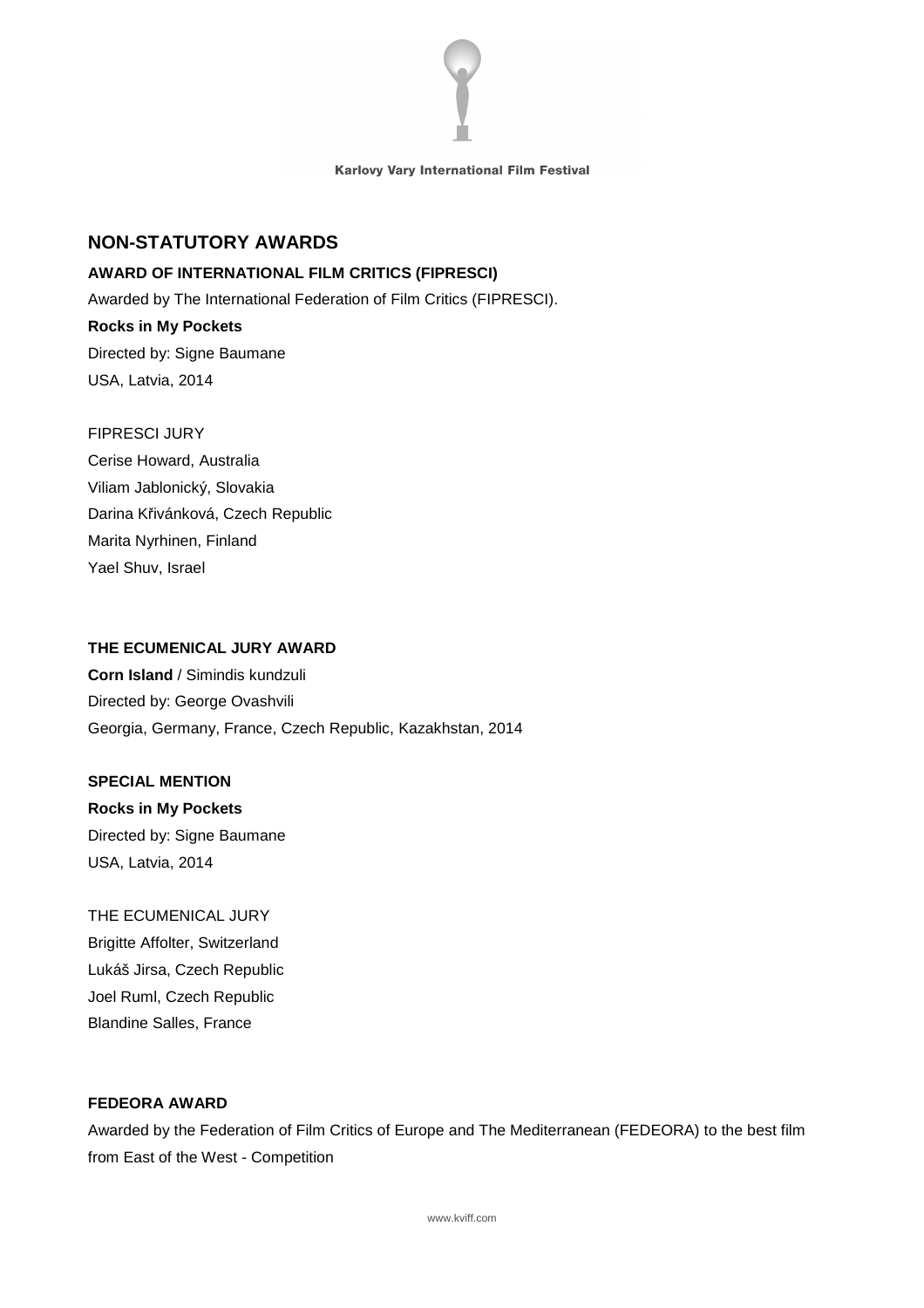

#### **Bota**

Directed by: Iris Elezi, Thomas Logoreci Albania, Italy, Kosovo, 2014

SPECIAL MENTION **Corrections Class** / Klass korrektsii Directed by: Ivan I. Tverdovsky Russia, Germany, 2014

FEDEORA JURY Sherif Awad, Egypt Natascha Drubek, Germany Kirsten Liese, Germany

#### **EUROPA CINEMAS LABEL AWARD**

For the best European film in the Official Selection - Competition and in the East of the West - Competition. **Free Fall** / Szabadesés Directed by: György Pálfi Hungary, France, South Korea, 2014

EUROPA CINEMAS LABEL JURY Naděžda Hetešová, Czech Republic Vilma Levickaite, Lithuania Anastasios Liagkris, Greece Cloe Tralci, Belgium

## **WORKS IN PROGRESS 2014**

15 selected projects were presented in the Works in Progress 2014. The most promising project selected by the International Jury received the award of 10.000 Euros in services from the event's partner Barrandov Studios.

THE WORKS IN PROGRESS JURY 2014 Mihai Chirilov, Transylvania International Film Festival, Romania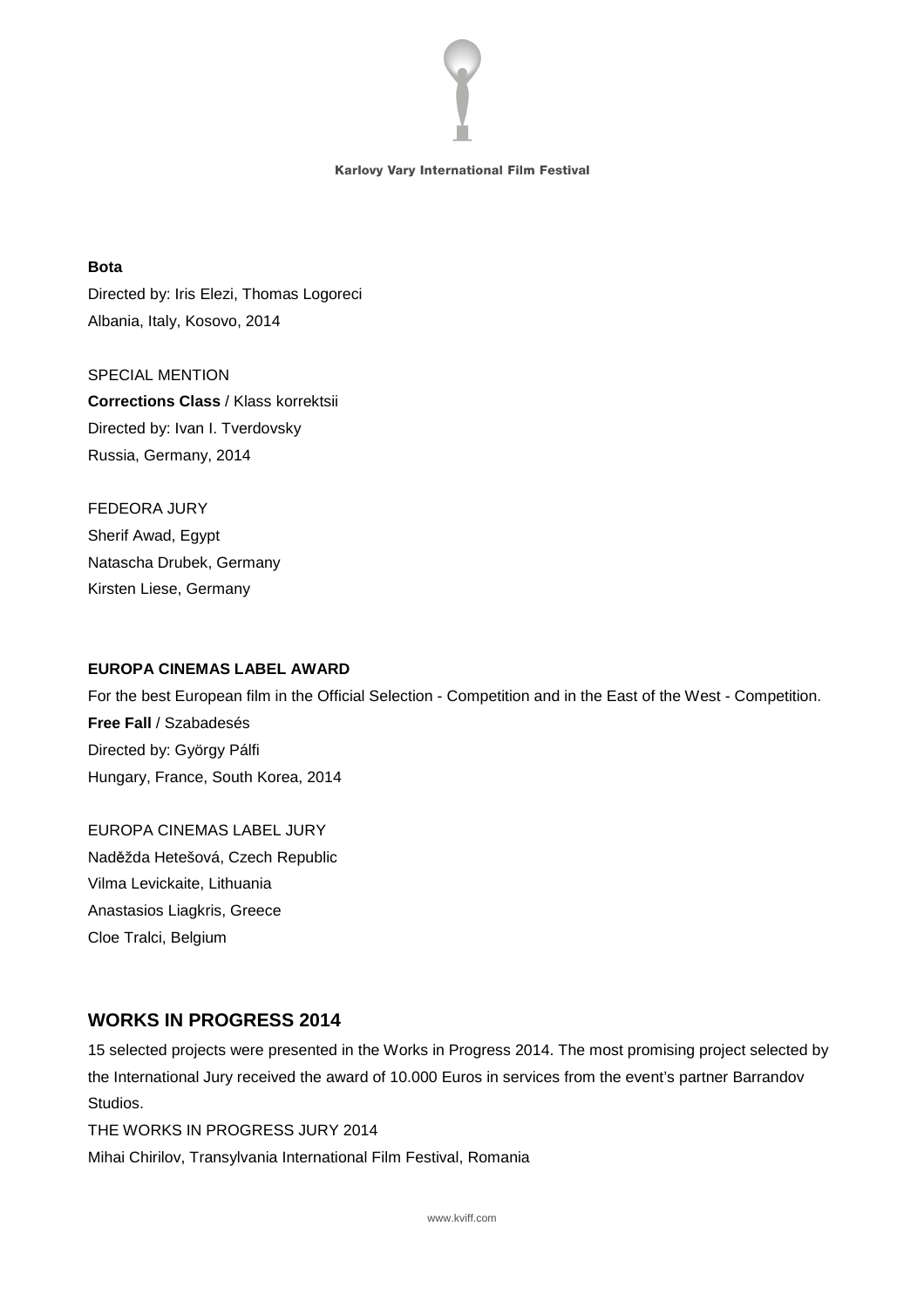

Guillaume de Seille, Arizona Productions, France Niloufar Siassi, Fortissimo Film Sales, Netherlands

#### **AWARD OF 10 000 EUROS IN SERVICES FOR THE MOST PROMISING PROJECT**

**Goat** / Koza Directed by: Ivan Ostrochovský Slovakia, Czech Republic, 2014 The project was presented by: Ivan Ostrochovský (director), Jiří Konečný (producer)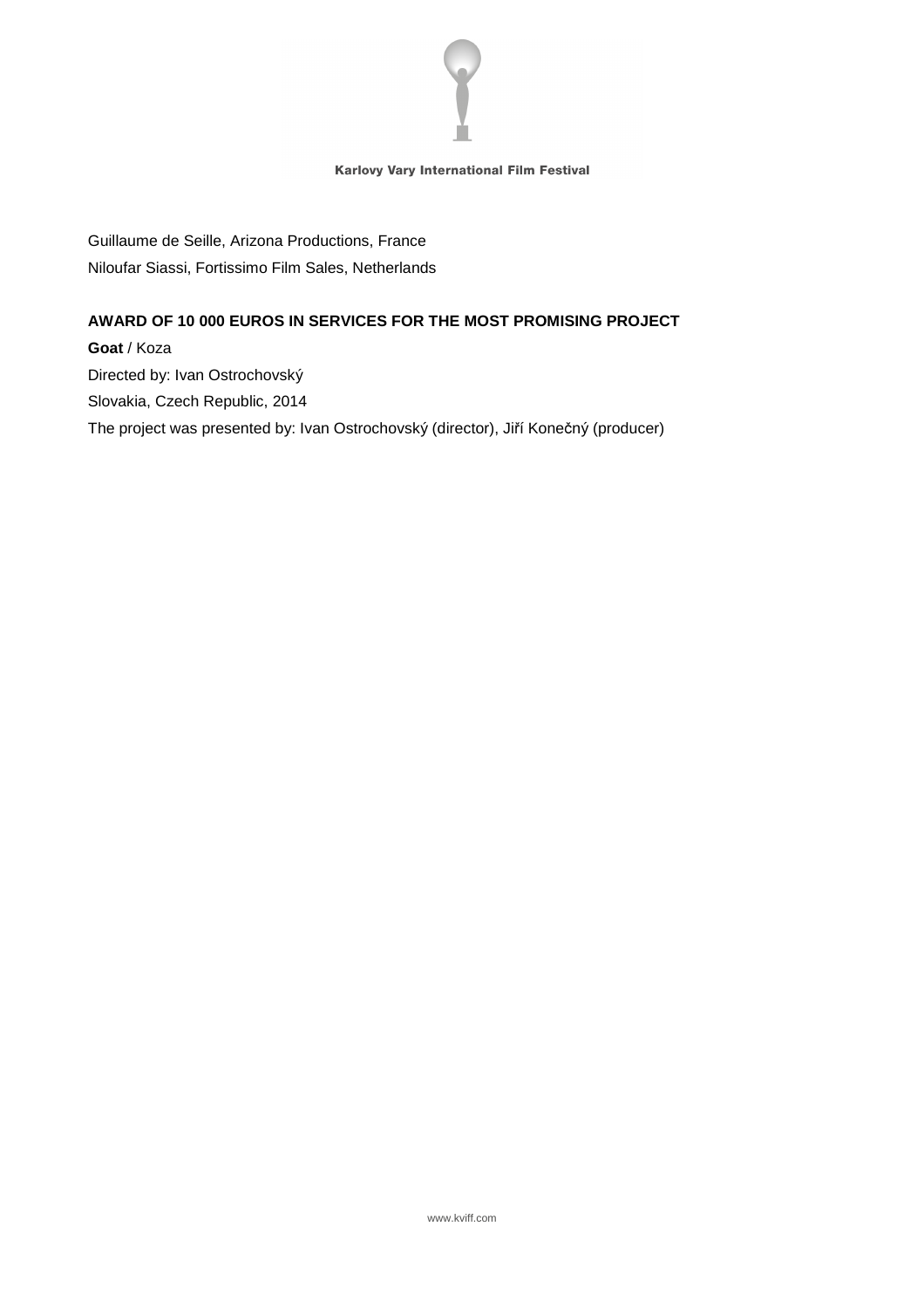

# **STATISTICS OF THE 49TH KARLOVY VARY IFF 2014**

The 49th Karlovy Vary IFF 2014 was attended by 12 433 accredited visitors. Of that number 10 490 had Festival Passes, 478 were filmmakers, 825 film professionals, and 640 journalists.

130 987 tickets were sold for 478 film screenings. A total of 245 films were shown: 216 feature films (173 fulllength and 43 short) and 29 documentary films (23 full-length and 6 short). 33 films received their world premiere, while 19 had their international premiere and 6 their European premiere. 62 of the films screened were debuts. 189 screenings were personally presented by delegations of filmmakers. 115 Press & Industry screenings were held.

# **FILM INDUSTRY AT THE 49TH KARLOVY VARY IFF 2014**

825 film buyers, sellers, distributors, film festival programmers, representatives of film institutions, and other industry professionals were accredited for the 49th Karlovy Vary IFF. 433 accredited film professionals came to the festival from abroad. 178 film buyers and distributors and 132 festival programmers chose from the new films and Works in Progress.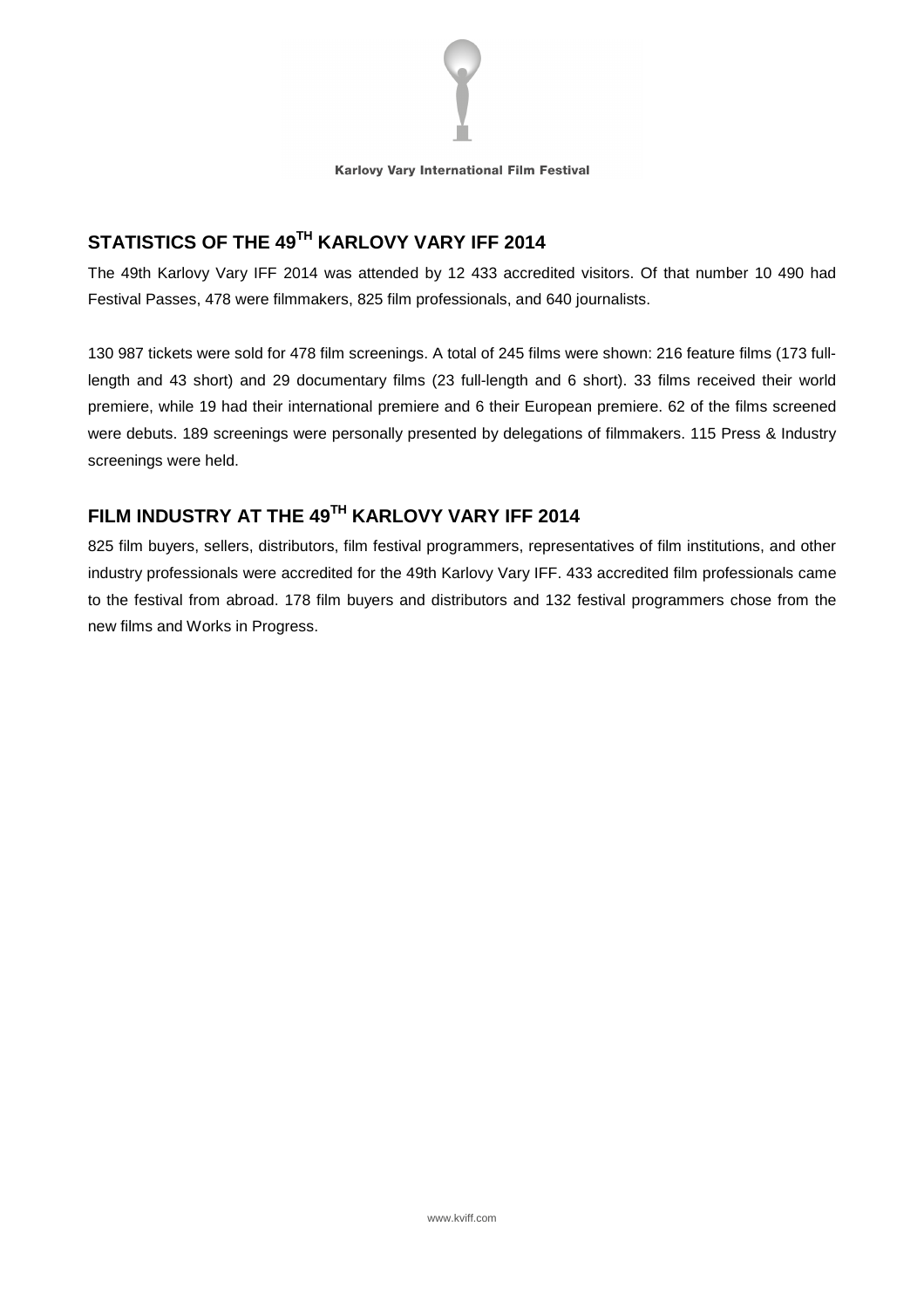

#### **ORGANIZER OF THE 49TH KARLOVY VARY IFF 2014**

Film Servis Festival Karlovy Vary, a.s.

FESTIVAL PRESIDENT Jiří Bartoška

# ARTISTIC DIRECTOR Karel Och

# EXECUTIVE DIRECTOR Kryštof Mucha

# PRODUCTION MANAGER Petr Lintimer

# ARTISTIC CONSULTANT Eva Zaoralová

# TRAILERS DIRECTORS Ivan Zachariáš and Martin Krejčí

# GRAPHIC AND POSTER DESIGN Marek Pistora, Aleš Najbrt /Studio Najbrt/

# FESTIVAL PRODUCTION DESIGNER Martin Chocholoušek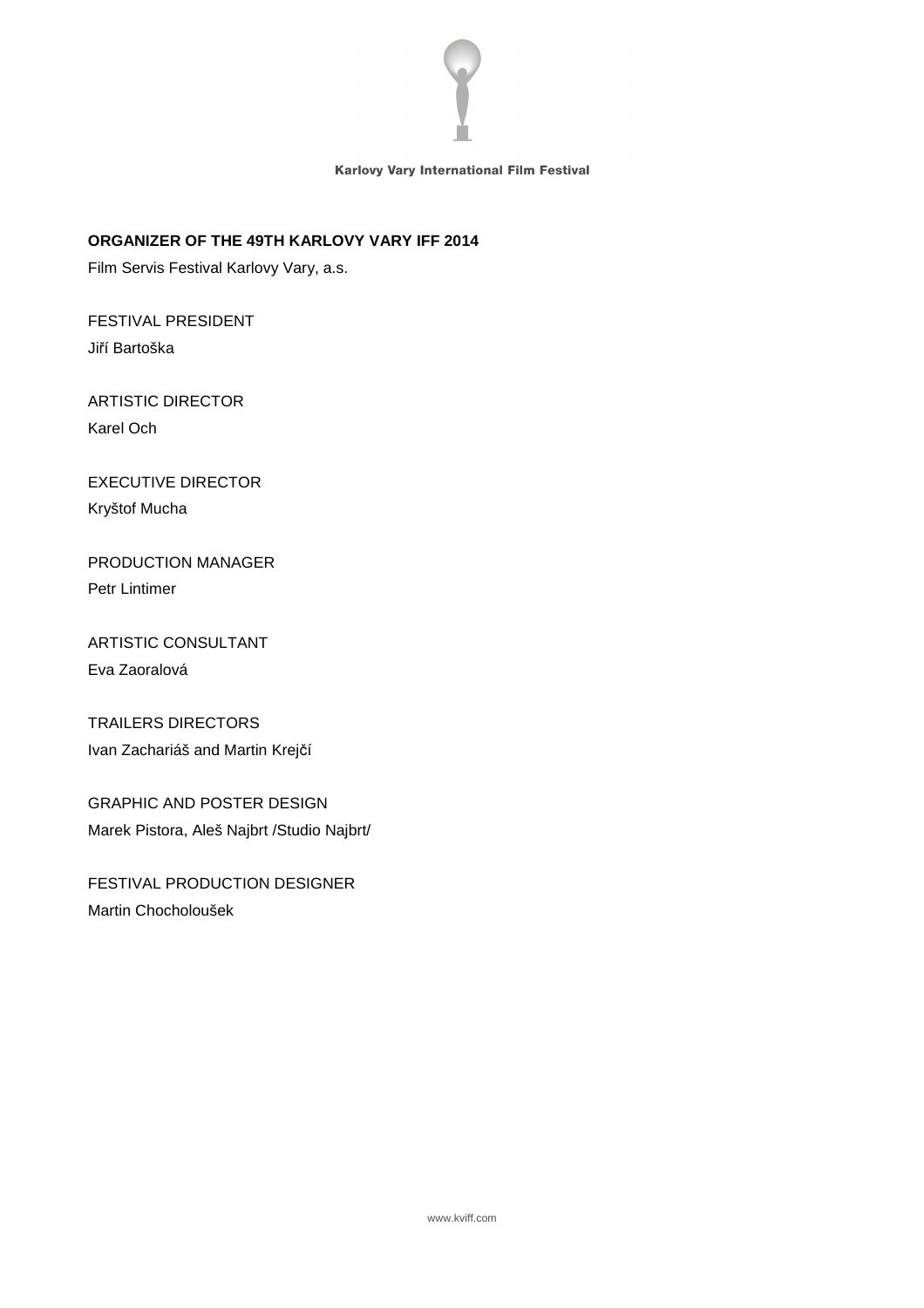

# **Organizers of the 49th Karlovy Vary IFF thanks to all partners which help to organize the festival.**

|                                 | 49th Karlovy Vary IFF is supported by: Ministerstvo kultury České republiky |
|---------------------------------|-----------------------------------------------------------------------------|
| General partner:                | <b>CEZ Group</b>                                                            |
| Main partners:                  | <b>RWE</b>                                                                  |
|                                 | Vodafone Czech Republic a.s.                                                |
|                                 | <b>City of Karlovy Vary</b>                                                 |
| Partners:                       | <b>KKCG Investment group</b>                                                |
|                                 | construction group EUROVIA CS                                               |
|                                 | UniCredit Bank Czech Republic, a.s.                                         |
|                                 | UNIPETROL, a.s.                                                             |
|                                 | <b>Czech Lager Lobkowicz Premium</b>                                        |
| Supported by:                   | Lesy České republiky, s.p.                                                  |
|                                 | <b>Karlovy Vary Region</b>                                                  |
| Official Insurance company      | Allianz pojišťovna, a.s.                                                    |
| Official car:                   | <b>BMW</b>                                                                  |
| Official beverage:              | Karlovarská Korunní                                                         |
| Official champagne:             | Moët & Chandon                                                              |
| Official make-up artist:        | <b>Douglas</b>                                                              |
| <b>Official Fest Food:</b>      | <b>Bageterie Boulevard</b>                                                  |
| Official coffee:                | <b>Nespresso</b>                                                            |
| Official carrier:               | České dráhy                                                                 |
| Carriers:                       | <b>Air France</b>                                                           |
| International shipping partner: | DHL Express (Czech Republic), s.r.o.                                        |
| Main media partners:            | Česká televize                                                              |
|                                 | Český rozhlas                                                               |
|                                 | Novinky.cz                                                                  |
|                                 | <b>PRÁVO</b>                                                                |
|                                 | <b>REFLEX</b>                                                               |
| Media partners:                 | <b>JCDecaux Group</b>                                                       |
|                                 | <b>InStyle</b>                                                              |
|                                 | <b>Euro Weekly Magazine</b>                                                 |
|                                 | magazine TV Star                                                            |
|                                 | Radio 1                                                                     |
|                                 | tablet weekly DOTYK                                                         |